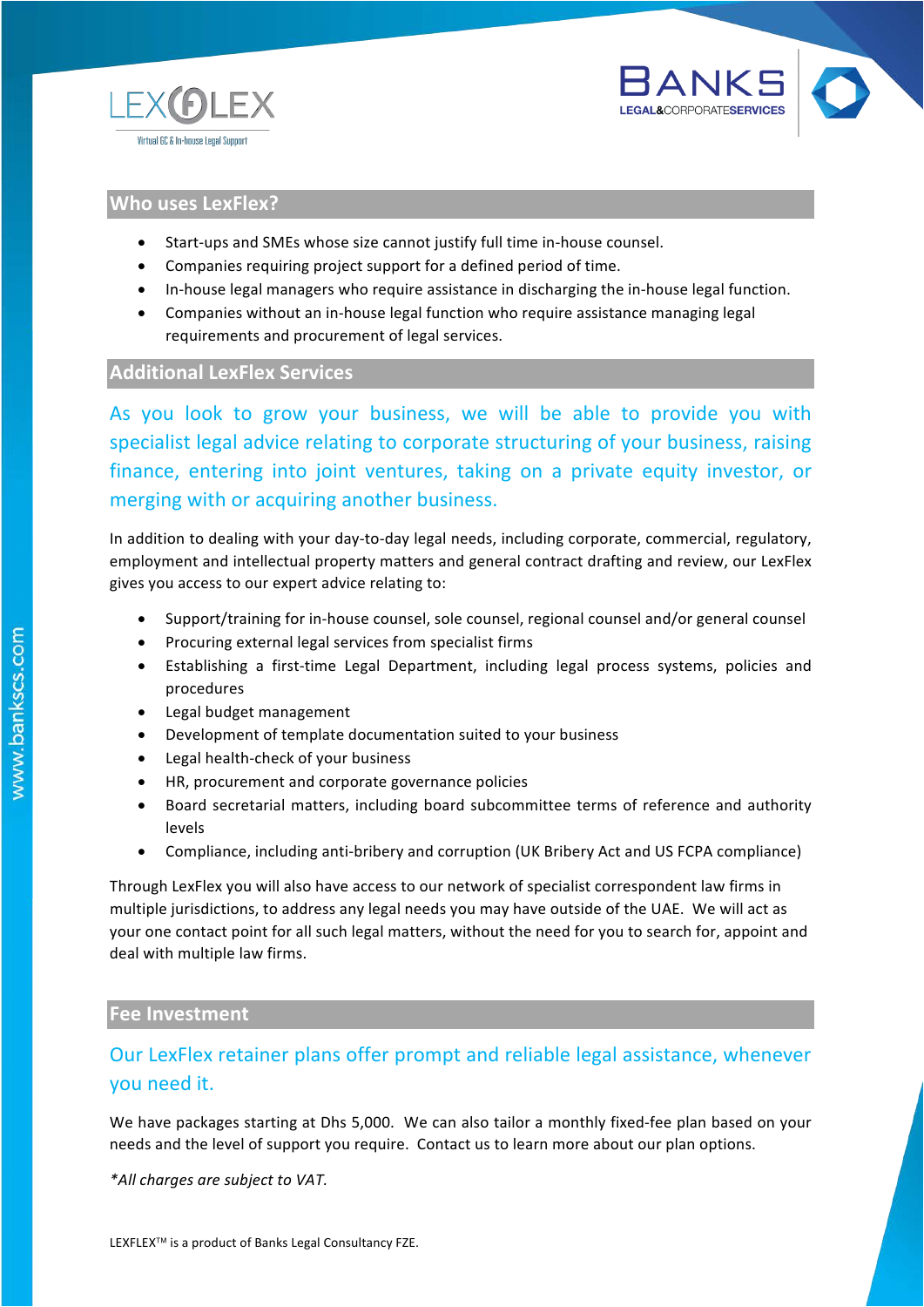www.bankslegal.com